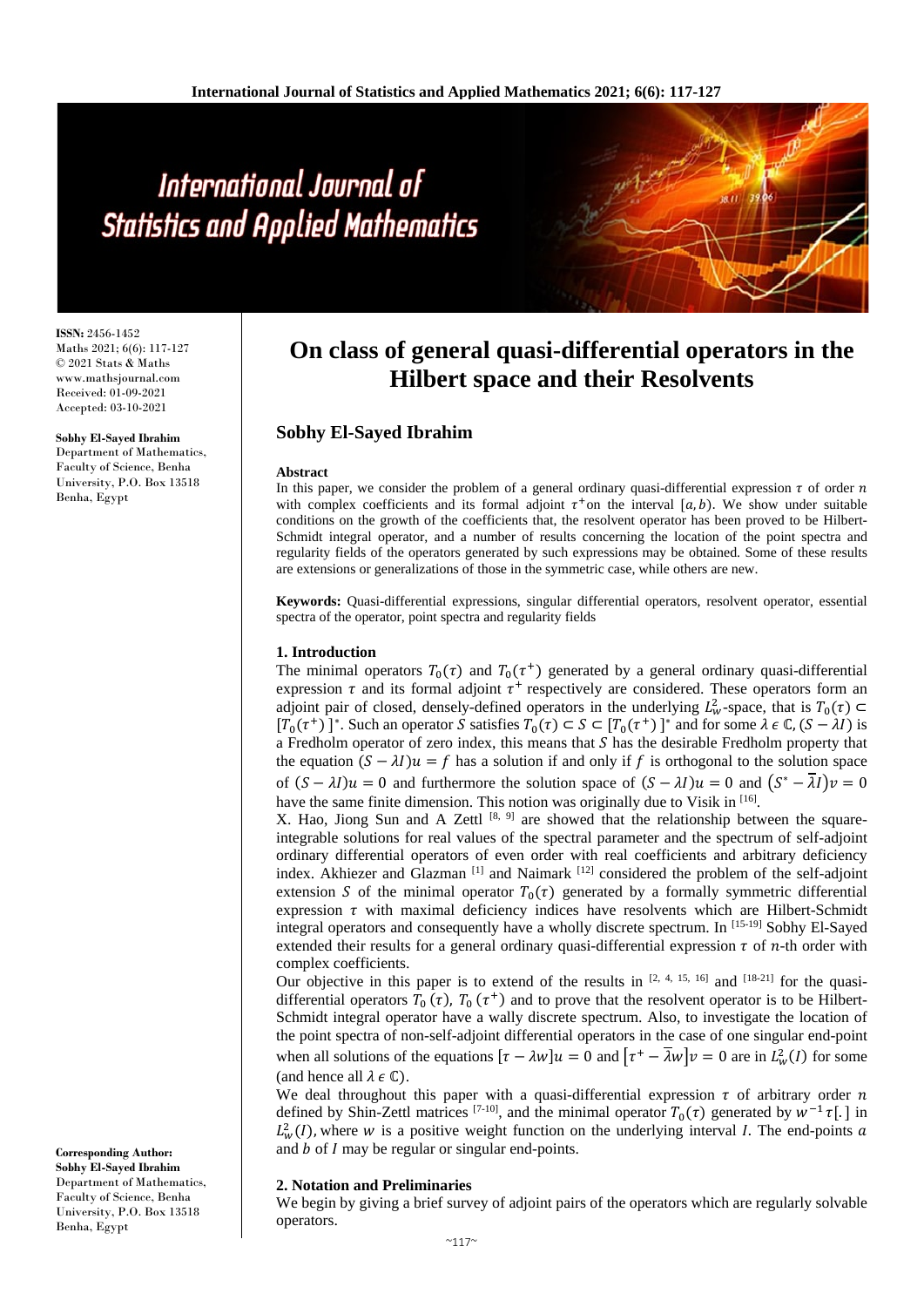The domain and range of a linear operator T acting in a Hilbert space H will be denoted by  $D(T)$  and  $R(T)$  respectively and  $N(T)$ will denote its null space. The nullity of T, written nul (T), is the dimension of  $N(T)$  and the deficiency of T, written  $def(T)$ , is the co-dimension of  $R(T)$  in H; thus if T is densely defined and  $R(T)$  is closed, then  $def(T) = null(T^*)$ . The Fredholm domain of T is (in the notation of [3]) the open subset  $\Delta_3(T)$  of ℂ consisting of those values of  $\lambda \in \mathbb{C}$  which are such that  $(T - \lambda I)$  is a Fredholm operator, where I is the identity operator in H. Thus  $\lambda \in \Delta_3(T)$  if and only if  $(T - \lambda I)$  has closed range and finite nullity and deficiency. The index of  $(T - \lambda I)$  is the number  $ind(T - \lambda I) = null (T - \lambda I) - def(T - \lambda I)$ , this being defined for  $\lambda \in \Delta_3(T)$ . A full treatment may be found in <sup>[3]</sup>, Chapter III], <sup>[5, 6]</sup>, and <sup>[8-12]</sup>.

Two closed densely defined operators A and B acting in a Hilbert space H are said to form an adjoint pair if  $A \subseteq B^*$  and, consequently,  $B \subset A^*$ ; equivalently,  $(Ax, y) = (x, By)$  for all  $x \in D(A)$  and  $y \in D(B)$ , where  $(.,.)$  denotes the inner-product on H.

**2.1 Definition:** The field of regularity  $\Pi(A)$  of A is the set of all  $\lambda \in \mathbb{C}$  for which there exists a positive constant  $K(\lambda)$  such that

 $||(A - \lambda I)x|| \ge K(\lambda) ||x||$  for all  $x \in D(A)$  (2.1)

or, equivalently, on using the Closed Graph Theorem,  $nul(A - \lambda I) = 0$  and  $R(A - \lambda I)$  is closed. The Joint field of regularity  $\Pi(A, B)$  of A and B is the set of  $\lambda \in \mathbb{C}$  which are such that  $\lambda \in \Pi(A)$ ,  $\lambda \in \Pi(B)$  and both  $de f(A - \lambda I)$  and  $de f(B - \lambda I)$  are finite. An adjoint pair of A and B is said to be compatible if  $\Pi(A, B) \neq \phi$ .

**2.2 Definition:** A closed operator S in H is said to be regularly solvable with respect to the compatible adjoint pair of A and B if  $A \subset S \subset B^*$  and  $\Pi(A, B) \cap \Delta_A(S) \neq \emptyset$ , where  $\Delta_A(S) = \{\lambda : \lambda \in \Delta_A(S), \text{ind } (S - \lambda I) = 0\}.$ 

**2.3 Definition:** The resolvent set  $\rho(S)$  of a closed operator S in H consists of the complex numbers  $\lambda$  for which  $(S - \lambda I)^{-1}$ exists, is defined on H and is bounded. The complement of  $\rho(S)$  in  $\mathbb C$  is called the spectrum of S and written  $\sigma(S)$ . The point spectrum  $\sigma_p(S)$ , continuous spectrum  $\sigma_c(S)$  and residual spectrum  $\sigma_r(S)$  are the following subsets of  $\sigma(S)$  (see [3, 13, 14, 16,18]).

 $\sigma_n(S) = {\lambda \in \sigma(S) : (S - \lambda I)}$  is not injective, i.e., the set of eigenvalues of S;  $\sigma_c(S) = {\lambda \in \sigma(S) : (S - \lambda I) \text{ is injective, } R(S - \lambda I) \subsetneq R(S - \lambda I) = H};$  $\sigma_r(S) = {\lambda \in \sigma(S) : (S - \lambda I) \text{ is injective, } R(S - \lambda I) \neq H}.$ 

For a closed operator  $S$  we have,

$$
\sigma(S) = \sigma_p(S) \cup \sigma_c(S) \cup \sigma_r(S). \tag{2.2}
$$

An important subset of the spectrum of a closed densely defined operator  $S$  in  $H$  is the so-called essential spectrum. The various essential spectra of  $S$  are defined as in [3, Chapter 9] to be the sets:

$$
\sigma_{ek}(S) = \mathbb{C}\backslash \Delta_k(S), (k = 1, 2, 3, 4, 5), \tag{2.3}
$$

#### **where**

 $\Delta_3(S)$  and  $\Delta_4(S)$  have been defined earlier.

**2.4 Definition:** For two closed densely defined operators A and B acting in H, if  $A \subset S \subset B^*$  and the resolvent set  $\rho(S)$  of S is nonempty (see [3]), the operator  $S$  is said to be well-posed with respect to  $A$  and  $B$ .

Note that, if  $A \subseteq S \subseteq B^*$  and  $\lambda \in \rho(S)$  then  $\lambda \in \Pi(A)$  and  $\overline{\lambda} \in \rho(S^*) \subseteq \Pi(B)$  so that if  $\det f(A - \lambda I)$  and  $\det f(B - \overline{\lambda}I)$  are finite, then  $A$  and  $B$  are compatible, in this case  $S$  is regularly solvable operator with respect to  $A$  and  $B$ . The terminology "regularly solvable" mentioned by Visik in [5, 6] and [15-18], while the notion of "well posed" was introduced by Zhikhar in [16, 18].

#### **3. Quasi-differential expressions**

The quasi-differential expressions are defined in terms of a Shin-Zettl matrix  $Q$  on an interval I. The set  $Z_n(I)$  of Shin-Zettl matrices on I consists of  $n \times n$ -matrices  $Q = \{q_{rs}\}\$  whose entries are complex-valued functions on I which satisfy the following conditions:

$$
q_{rs} \in L_{loc}^2(I), (1 \le r, s \le n, n \ge 2)
$$
  
\n
$$
q_{r,r+1} \neq 0, a.e., on I (1 \le r \le n - 1)
$$
  
\n
$$
q_{rs} = 0, a.e., on I (2 \le r + 1 < s \le n)
$$
\n(3.1)

For  $Q \in Z_n(I)$ , the quasi-derivatives associated with Q are defined by:

$$
y^{[0]} := y,
$$
  
\n
$$
y^{[r]} := (q_{r,r+1})^{-1} \{ (y^{[r-1]})' - \sum_{s=1}^{r} q_{rs} y^{[s-1]} \}, (1 \le r \le n-1) \},
$$
  
\n
$$
y^{[n]} := \{ (y^{[n-1]})' - \sum_{s=1}^{n} q_{ns} y^{[s-1]} \}
$$
\nwhere the prime *'* denotes differentiation.

\n(3.2)

where the prime ′ denotes differentiation.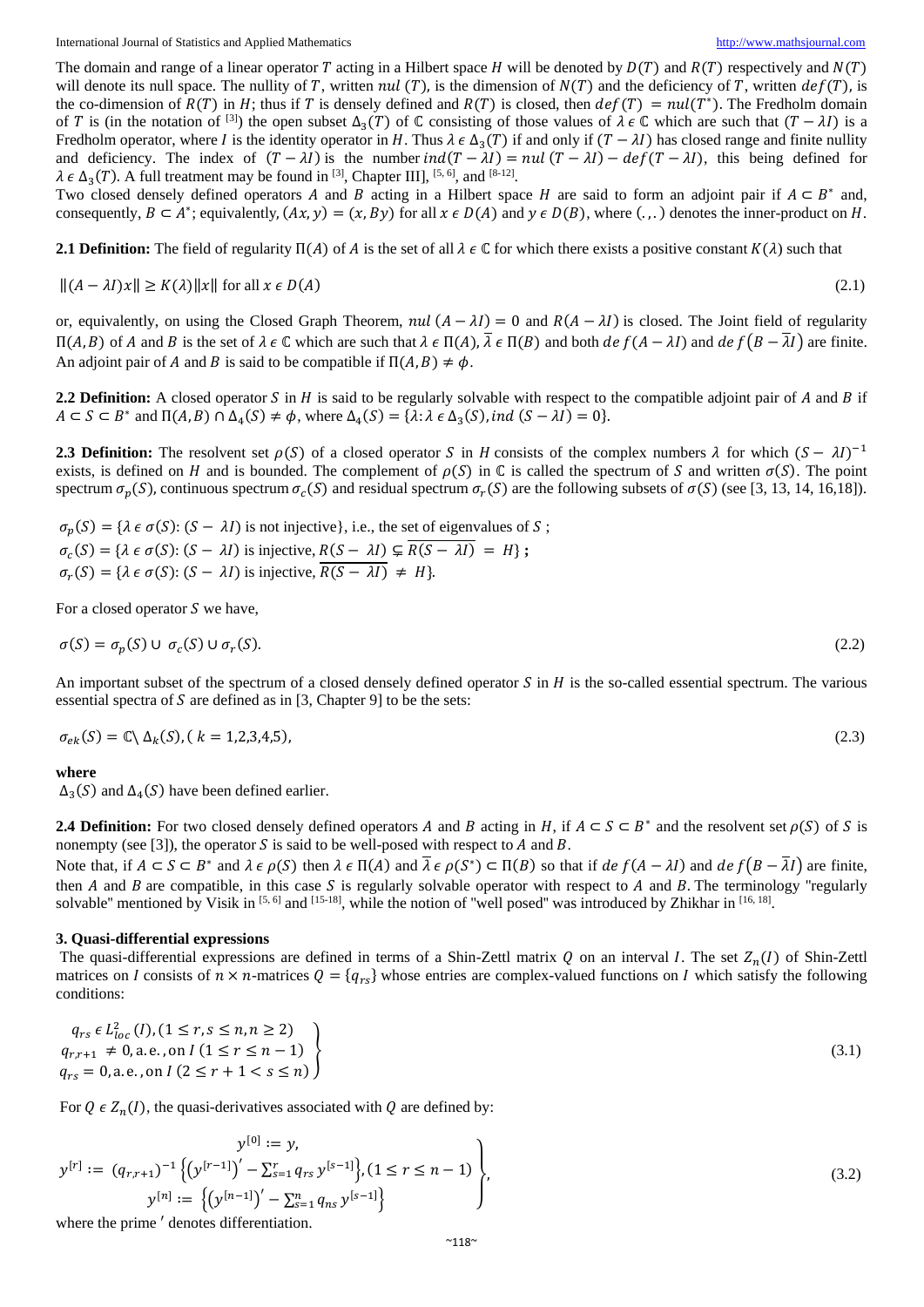$$
\tau[.] \coloneqq i^n y^{[n]}, (n \ge 2), \tag{3.3}
$$

This being defined on the set:

$$
V(\tau) := \{ y : y^{[r-1]} \in AC_{loc}(I), r = 1, 2, ..., n \}
$$

Where  $AC_{loc}(I)$ , denotes the set of functions which are absolutely continuous on every compact subinterval of  $I_n$ . The formal adjoint  $\tau^+$  of  $\tau$  is defined by the matrix  $Q^+$  given by:

$$
\tau^+[\,.\,] \coloneqq i^n y_+^{[n]}, \text{ for all } y \in V(\tau^+), \tag{3.4}
$$

$$
V(\tau^+) := \Big\{ y: y_+^{[r-1]} \in AC_{loc}(I), r = 1, 2, ..., n \Big\},\
$$

#### **Where**

 $y_+^{[r-1]}$ , the quasi-derivatives associated with the matrix  $Q^+$  in  $Z_n(I)$ ,

$$
Q^{+} = (q_{rs})^{+} = (-1)^{r+s+1} \overline{q_{n-s+1,n-r+1}}, \text{ for each } r \text{ and } s. \tag{3.5}
$$

**Note that:**  $(Q^+)^+ = Q$  and so  $(\tau^+)^+ = \tau$ . We refer to <sup>[3, 6-10, 20, 21] for a full account of the above and subsequent results on quasi-</sup> differential expressions. For  $\epsilon V(\tau)$ ,  $\nu \epsilon V(\tau^+)$  and  $\alpha, \beta, \epsilon I$ , we have Green's formula,

$$
\int_{a}^{b} {\overline{v}\tau[u] - u\overline{\tau^{+}[v]}} dx = [u, v](b) - [u, v](a),
$$
\n(3.6)

**Where**

$$
[u,v](x) = i^{n} \left( \sum_{r=0}^{n-1} (-1)^{r+s+1} u^{[r]}(x) \overline{v_+^{[n-r-1]}}(x) \right) = (-i)^{n} \left( u, u^{[1]}, \dots, u^{[n-1]} \right) \times J_{n \times n} \begin{pmatrix} \overline{v} \\ \vdots \\ \overline{v_+}^{[n-1]} \end{pmatrix}(x); \tag{3.7}
$$

See <sup>[3, 4, 10-15, 20, 21]</sup>. Let the interval  $I_p$  have end-points  $a, b$  ( $-\infty \le a < b \le \infty$ ), and let  $w : I \to \mathbb{R}$  be a non-negative weight function with  $w \in L^1_{loc}(I)$  and  $w > 0$  (for almost all  $x \in I$ ). Then  $H = L^2_w(I)$  denotes the Hilbert function space of equivalence classes of Lebesgue measurable functions\ such that  $\int_I w |f|^2 < \infty$ ; the inner-product is defined by:

$$
(f,g) \coloneqq \int_I wf(x)\overline{g(x)}dx \ (f,g \in L^2_w(I)).
$$

The equation

$$
\tau[u] - \lambda w u = 0 \ (\lambda \in \mathbb{C}) \ on \ I,\tag{3.8}
$$

Is said to be regular at the left end-point  $a \in \mathbb{R}$ , if for all  $X \in (a, b)$ ,

$$
a \in \mathbb{R}, w, q_{rs} \in L^1(a, X), r, s = 1, 2, ..., n).
$$

Otherwise  $(3.8)$  is said to be singular at a. If  $(3.8)$  is regular at both end-points, then it is said to be regular; in this case we have,

$$
a, b \in \mathbb{R}, w, q_{rs} \in L^1(a, b), r, s = 1, 2, ..., n)
$$

We shall be concerned with the case when  $\alpha$  is a regular end-point of (3.9), the end-point  $b$  being allowed to be either regular or singular. Note that, in view of  $(3.5)$ , an end-point of I is regular for  $(3.8)$ , if and only if it is regular for the equation,

$$
\tau^+[v] - \bar{\lambda} w v = 0 \ (\lambda \in \mathbb{C}) \ on \ I,\tag{3.9}
$$

Note that, at a regular end - point a, say,  $u^{[r-1]}(a) \Big( v_+^{[r-1]}(a) \Big)$ ,  $r = 1, 2, ..., n$  is defined for all  $u \in V(\tau)$   $(v \in V(\tau^+))$ . Set:

$$
D(\tau) := \{u: u \in V(\tau), u \text{ and } w^{-1} \tau[u] \in L^2_w(a, b)\},\
$$
  

$$
D(\tau^+) := \{v: v \in V(\tau^+), v \text{ and } w^{-1} \tau^+_p[v] \in L^2_{w_p}(a, b)\}\
$$
 (3.10)

The subspaces  $D(\tau)$  and  $D(\tau^+)$  of  $L^2_w(a, b)$  are domains of the so-called maximal operators  $T(\tau)$  and  $T(\tau^+)$  respectively, defined by: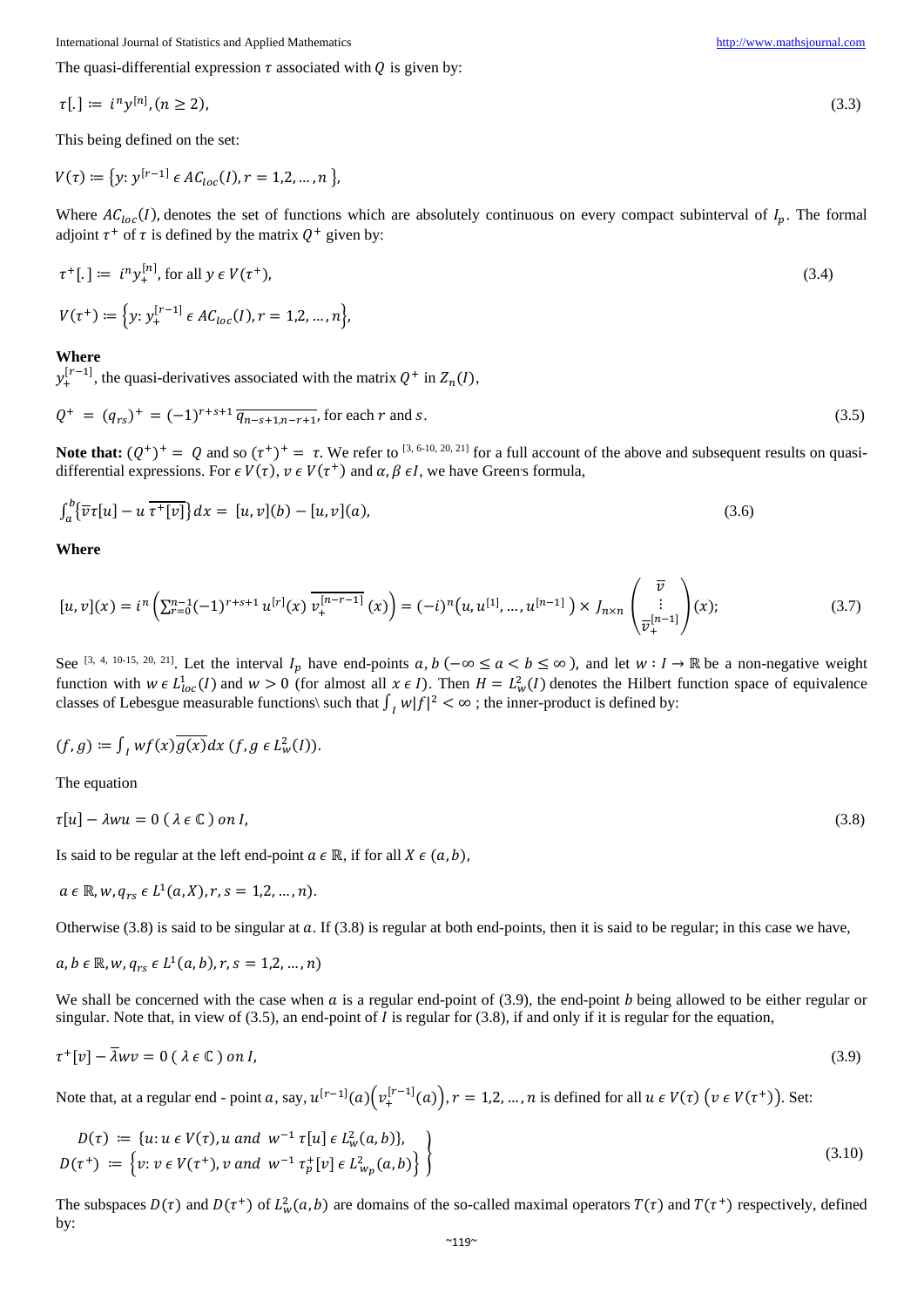$T(\tau)$   $u := w^{-1}\tau[u]$ ,  $(u \in D(\tau))$  and  $T(\tau^+)$   $v := w^{-1}\tau^+[v]$ ,  $(v \in D(\tau^+))$ . For the regular problem the minimal operators  $T_0(\tau)$  and  $T_0(\tau^+)$ , are the restrictions of  $w^{-1} \tau[u]$  and  $w^{-1} \tau^+[v]$  to the subspaces:

$$
D_0(\tau) := \{ u : u \in D(\tau), u^{[r-1]}(a) = u^{[r-1]}(b) \} \}
$$
  
\n
$$
D_0(\tau^+) := \{ v : v \in D(\tau^+), v_+^{[r-1]}(a) = v_+^{[r-1]}(b) \} \}
$$
\n
$$
(3.11)
$$

Respectively. The subspaces  $D_0(\tau)$  and  $D_0(\tau^+)$  are dense in  $L^2_w(a, b)$  and  $T_0(\tau)$  and  $T_0(\tau^+)$  are closed operators (see [3, 5, 6, 17, 3]). In the singular problem we first introduce the operators  $T'_0(\tau)$  and  $T'_0(\tau^+)$ ;  $T'_0(\tau_p)$  being the restriction of  $w_p^{-1}\tau$ [.] to the subspace:

$$
D'_{0}(\tau) := \{ u : u \in D(\tau), \text{supp } (u) \subset (a, b) \}
$$
\n(3.12)

And with  $T'_0(\tau^+)$  defined similarly. These operators are densely-defined and closable in  $L^2_w(a, b)$ ; and we define the minimal operators  $T_0(\tau)$  and  $T_0(\tau^+)$  to be their respective closures (see [3 - 4] and [10 – 15]). We denote the domains of  $T_0(\tau)$  and  $T_0(\tau^+)$ by  $D_0(\tau)$  and  $D_0(\tau^+)$  respectively. It can be shown that:

$$
u \in D_0(\tau) \implies u^{[r-1]}(a) = 0, (r = 1, 2, ..., n),
$$
  
\n
$$
v \in D_0(\tau^+) \implies v_+^{[r-1]}(a) = 0, (r = 1, 2, ..., n))'
$$
\n(3.13)

because we are assuming that a is a regular end-point. Moreover, in both regular and singular problems, we have

$$
T_0^*(\tau) = T(\tau^+) \text{ and } T_0^*(\tau^+) = T(\tau); \tag{3.14}
$$

See <sup>[5, 21]</sup> in the case when  $\tau = \tau^+$  and compare with treatment in [3, Section III. 10.3] and <sup>[5]</sup> in general case.

For the case of one singular end-point, we consider our interval to be  $I = [a, b)$  and denote by  $T_0(\tau)$  and  $T(\tau)$  the minimal and maximal operators. We see from (3.14) that  $T_0(\tau) \subset T(\tau) = [T_0(\tau^+)]^*$  and hence  $T_0(\tau)$  and  $T(\tau)$  form an adjoint pair of closed densely defined operators in  $L_w^2(a, b)$ .

**3.1 Lemma:** For  $\lambda \in \Pi[T_0(\tau), T_0(\tau^+)]$ ,  $def[T_0(\tau) - \lambda I] + def[T_0(\tau^+) - \overline{\lambda}I]$  is constant and

$$
0 \leq def[T_0(\tau) - \lambda I] + def[T_0(\tau^+) - \overline{\lambda}I] \leq 2n.
$$

In the problem with one singular end-point,

$$
n \le \text{def}[T_0(\tau) - \lambda I] + \text{def}[T_0(\tau^+) - \overline{\lambda}I] \le 2n, \text{ for all } \lambda \in \Pi[T_0(\tau), T_0(\tau^+)].
$$

In the regular problem,

$$
def[T_0(\tau) - \lambda I] + def[T_0(\tau^+) - \overline{\lambda}I] = 2n, \text{ for all } \lambda \in \Pi[T_0(\tau), T_0(\tau^+)].
$$

**Proof:** The proof is similar to that in [3, 4, 15-18, 21, 22], and therefore omitted. For  $\lambda \in \Pi[T_0(\tau), T_0(\tau^+)]$ , we define r, s and m as follows.

$$
r = r(\lambda) \coloneqq \operatorname{def}[T_0(\tau) - \lambda I] \tag{3.15}
$$
\n
$$
s = s(\lambda) \coloneqq \operatorname{def}[T_0(\tau_j^+) - \overline{\lambda}I] \tag{3.16}
$$

And

 $m = r + s$  (3.16)

Also,

$$
0 \le m \le 2n. \tag{3.17}
$$

For  $\Pi[T_0(\tau), T_0(\tau^+)] \neq \emptyset$  the operators which are regularly solvable with respect to  $T_0(\tau)$  and  $T_0(\tau^+)$  are characterized by the following theorem which proved for a general quasi-differential operator in [3], Theorem 10.15.4], [15-18, 21, 22].

**3.2 Theorem:** For  $\lambda \in \Pi[T_0(\tau), T_0(\tau^+)]$ . Let r, s and m be defined by (4.15) and (4.16), and let  $\psi_i$  ( $j = 1, 2, ..., r$ ),  $\Phi_k$  ( $k = r +$  $1, \ldots, m$ ) be arbitrary functions satisfying:

1.  $\psi_i$   $(j = 1, 2, ..., r)$   $\subset D[T(\tau)]$  are linearly independent modulo  $D[T_0(\tau)]$  and  $\Phi_k$   $(k = r + 1, ..., m)$   $\subset D[T(\tau^+)]$  are linearly independent modulo  $D[T_0(\tau^+)]$ .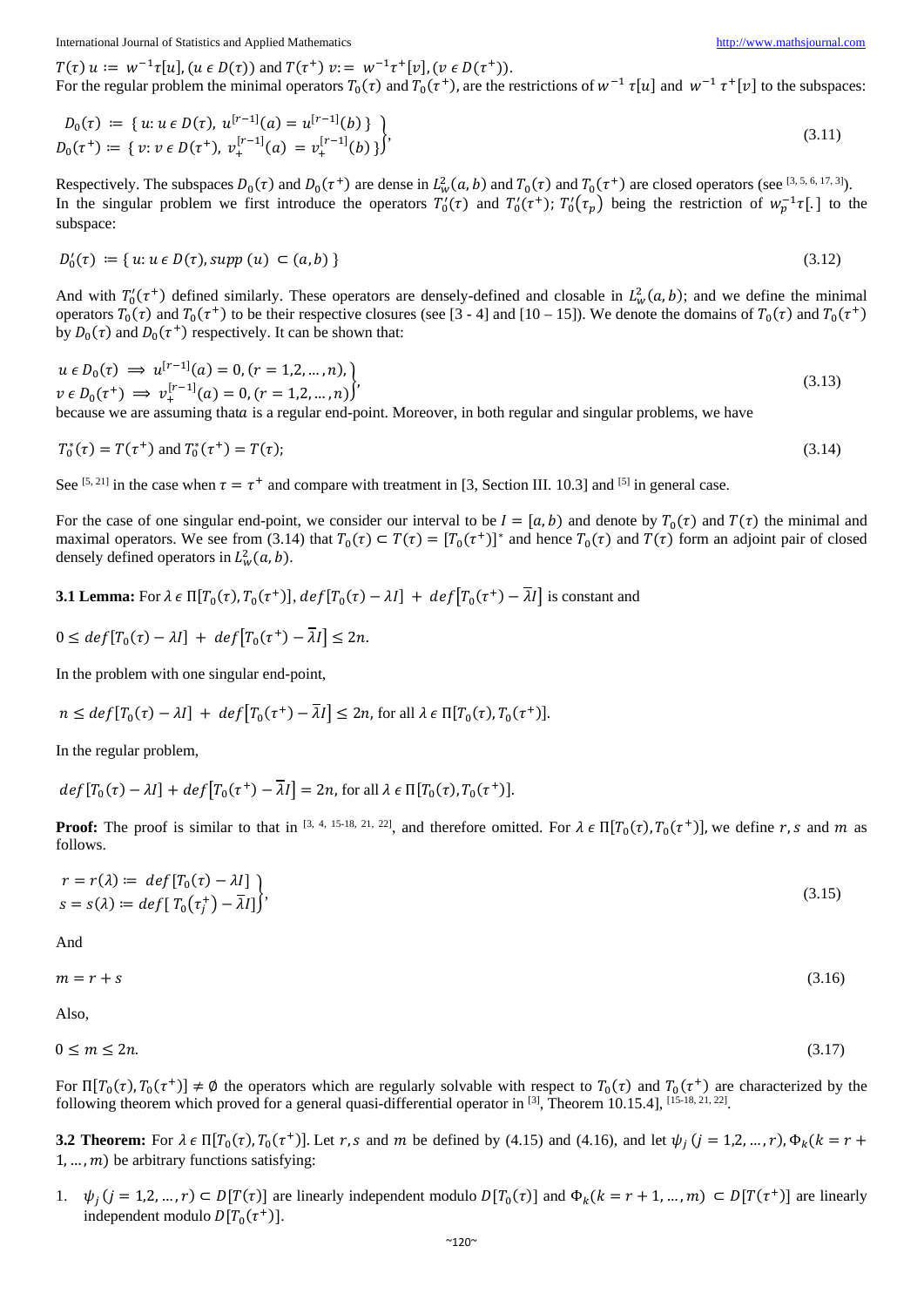2. 
$$
[\psi_j, \Phi_k](b) - [\psi_j, \Phi_k](a) = 0, (j = 1, 2, ..., r; k = r + 1, ..., m).
$$

Then the set

 $\{u: u \in D[[T(\tau)], [u, \Phi_k](b) - [u, \Phi_k](a) = 0, k = r + 1, ..., m\},\$  (3.18)

is the domain of an operator S which is regularly solvable with respect to  $T_0(\tau)$  and  $T_0(\tau^+)$  and the set

$$
\{v: v \in D[T(\tau^+)], [\psi_j, v](b) - [\psi_j, v](a) = 0, j = 1, 2, ..., r\}
$$
\n(3.19)

Is the domain of the operator  $S^*$ ; moreover  $\lambda \in \Delta_4(S)$ .

**Conversely**, if S is regularly solvable with respect to  $T_0(\tau)$  and  $T_0(\tau^+)$  and  $\lambda \in \Pi[T_0(\tau), T_0(\tau^+)] \cap \Delta_4(S)$ , then with r, s and m defined by (3.15) and (3.16) there exist functions  $\psi_i$  ( $j = 1, 2, ..., r$ ),  $\Phi_k$  ( $k = r + 1, ..., m$ ) which satisfy (i) and (ii) and are such that (3.18) and (3.19) are the domains of  $S$  and  $S^*$  respectively.

S is self-adjoint if, and only if,  $\tau = \tau^+$ ,  $r = s$  and  $\Phi_k = \psi_{k-r}$   $(k = r + 1, ..., m)$ ; S is  $J$  -self-adjoint if  $\tau = J\tau^+ J$  (*J* is a complex conjugate),  $r = s$  and  $\Phi_k = \overline{\psi}_{k-r}$   $(k = r + 1, ..., m)$ .

**Proof:** The proof is entirely similar to that of [3, 4], [15-18] and [21, 22], and therefore omitted.

#### **4**. **The Integrable Solutions**

The following Lemma is very important for the proof of the main results in this section.

**4.1 Lemma (cf. [19]: Gronwall s inequality:** Let  $u(t)$  and  $v(t)$  be two continuous and non-negative functions on the interval  $I = [0, b), c \ge 0$  be a constant. The classical Gronwall s inequality states that: if

$$
u(t) \le c + \int_0^t v(s)u(s)dx, 0 \le t \le 1.
$$

Then

$$
u(t) \le c \exp\left(\int_0^t v(s)ds\right) ds. \quad 0 \le t \le 1. \tag{4.1}
$$

**4.2 Theorem:** Suppose  $f \in L^1_{loc}(I)$ , and suppose that the conditions (3.1) are satisfied. Then, given any complex numbers  $c_r \in \mathbb{C}$ ,  $r = 0, 1, 2, ..., n - 1$  and  $x_0 \in (a, b)$ , there exists a unique solutions of  $\tau[\varphi] = wf (\lambda \in \mathbb{C})$  which satisfies  $\varphi^{[r]}(x_0) = c_j, r =$  $0,1,2,...,n-1$ .

**Proof:** The proof is similar to that in [12, part II, Theorem 16.2.2] and therefore omitted.

**4.3 Theorem:** (cf. [3, 12]). Let  $\tau$  be a regular quasi-differential expression of order n on the interval [a, b]. For  $f \in L^2_w(a, b)$ , the equation  $\tau[\varphi] = wf$  has a solution  $\varphi \in V(\tau)$  satisfying

$$
\varphi^{[r]}(a)=\varphi^{[r]}(b)=0, r=0,1,2,\ldots,n-1,
$$

if and only if f is orthogonal in  $L^2_w(a, b)$  to solution space of  $\tau^+[\psi] = 0$ , i.e.

$$
R[T_0(\tau) - \lambda I] = N[T(\tau^+) - \bar{\lambda}I]^{\perp}.
$$

**4.4 Corollary:** (cf. [12]), As a result from Theorem 4.2, we have that

$$
R[T_0(\tau) - \lambda I]^\perp = N[T(\tau^+) - \bar{\lambda}I].
$$

Let  $\varphi_k(t, \lambda), k = 1, 2, ..., n$  be the solutions of the homogeneous equation

$$
(\tau - \lambda I)u = 0 \ (\lambda \in \mathbb{C} \ ), \tag{4.2}
$$

Satisfying

 $\varphi_j^{[k-1]}(t_0, \lambda) = \delta_{k,r+1}$  for all  $t_0 \in [a, b)$  (  $j, k = 1, 2, ..., n, r = 0, 1, ..., n-1$ ), for fixed  $t_0, a < t_0 < b$  Then  $\varphi_j^{[r]}(t, \lambda)$  is continuous in  $(t, \lambda)$  for  $a < t < b, |\lambda| < \infty$ , and for fixed t it is entire in  $\lambda$ . Let  $\varphi_k^+(t, \lambda), k = 1, 2, \dots, n$  denote the solutions of the adjoint homogeneous equation

$$
(\tau^+ - \lambda I)v = 0 \ (\lambda \in \mathbb{C}), \tag{4.3}
$$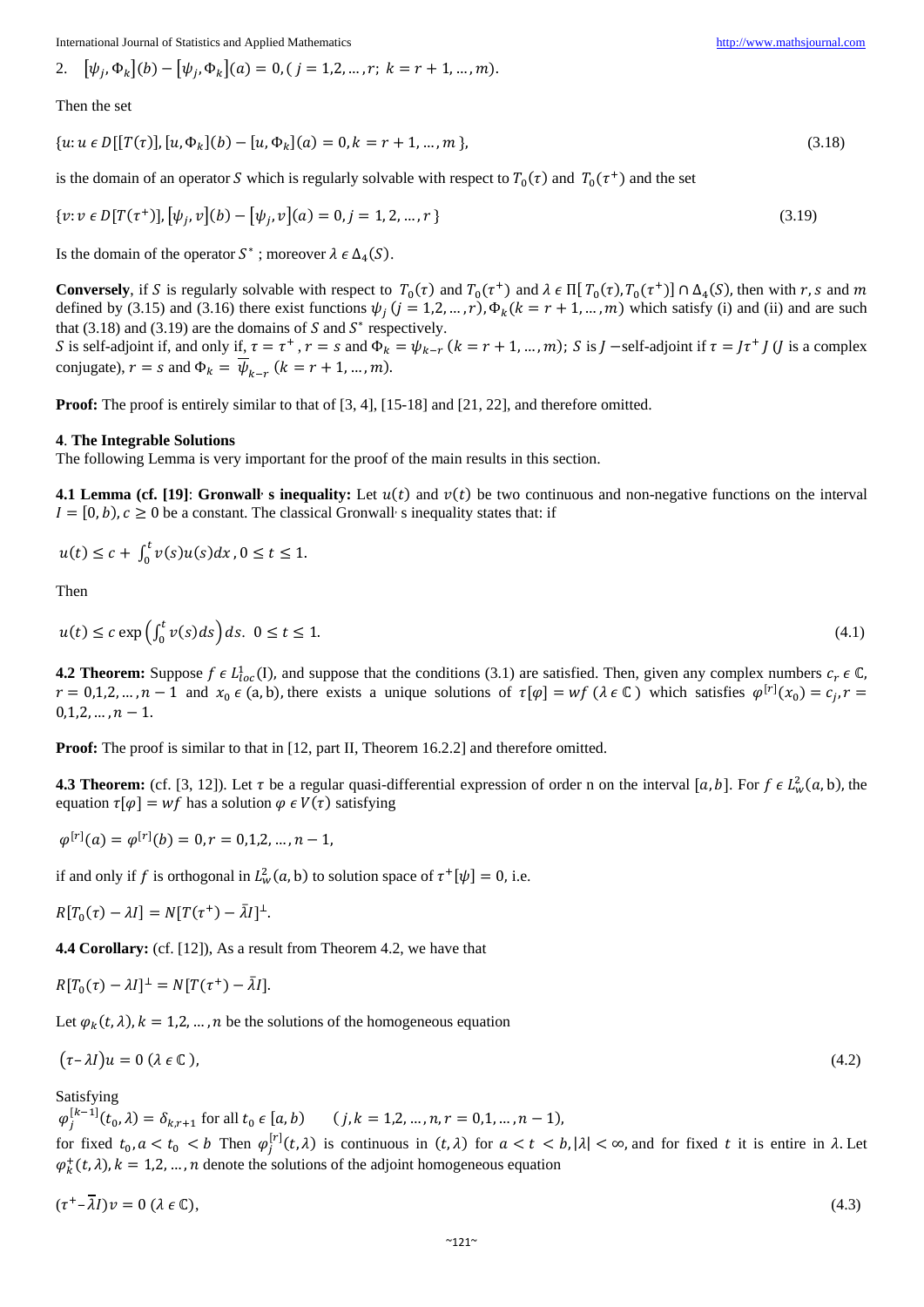Satisfying

$$
(\varphi_k^+)^{[r]}(t_0,\lambda) = (-1)^{k+r} \delta_{k,n^2-r} \text{ for all } t_0 \in [a,b) \ (j,k=1,2,\ldots,n, r=0,1,\ldots,n-1).
$$

Suppose  $a < c < b$  By [20], a solution of equation

$$
(\tau - \lambda I)u = wf (\lambda \in \mathbb{C}), \quad f \in L^1_w(a, b)
$$
\n
$$
(4.4)
$$

Satisfying  $u^{[r]}(c) = 0, r = 0,1, ..., n - 1$  is giving by,

$$
\varphi(t) = \left(\frac{1}{i^n}\right) \sum_{j,k=1}^n \xi^{jk} \varphi_j(t,\lambda) \int_a^t \overline{\varphi_k^+(t,\lambda)} f(s) w(s) ds,
$$

where  $\varphi_k^+(t, \lambda)$  stands for the complex conjugate of  $\varphi_k(t, \lambda)$  and for each j, k,  $\xi^{jk}$  is constant which is independent of t,  $\lambda$  (but does depend in general on  $t$ ).

The next lemma is a form of the variation of parameters formula for a general quasi-differential equation is giving by the following Lemma.

**4.5 Lemma:** Suppose  $f \in L^1_w(a, b)$  locally integrable function and  $\varphi(t, \lambda)$  is the solution of the equation (4.4) satisfying:

$$
\varphi^{[r]}(t_0, \lambda) = \alpha_{r+1} \text{ for } r = 0, 1, \dots, n^2 - 1, t_0 \in [a, b)
$$

Is giving by

$$
\varphi(t,\lambda) = \sum_{j=1}^{n} \alpha_j(\lambda)\varphi_j(t,\lambda_0) + \frac{1}{i^n}(\lambda - \lambda_0)\sum_{j,k=1}^{n} \xi^{jk}\varphi_j(t,\lambda_0) \int_a^t \overline{\varphi_k^+(t,\lambda_0)} f(s)w(s)ds
$$
\n(4.5)

For some constants  $\alpha_1(\lambda), \alpha_2(\lambda), \dots, \alpha_n(\lambda) \in \mathbb{C}$ , where  $\varphi_j(t, \lambda_0)$  and  $\varphi_k^+(t, \lambda_0), j, k = 1, 2, \dots, n$  are solutions of the equations (4.5) and (4.6) respectively,  $\xi^{jk}$  is a constant which is independent of t.

**Proof:** The proof is similar to that in  $[10 - 19]$  and  $[20, 21]$ . Lemma 4.5 contain the following lemma as a special case.

**4.6 Lemma:** Suppose  $f \in L^1_w(a, b)$  locally integrable function and  $\varphi(t, \lambda)$  be the solution of the equation (4.4) satisfying:

$$
\varphi^{[r]}(t_0, \lambda) = \alpha_{r+1} \text{ for } r = 0, 1, \dots, n^2 - 1, t_0 \in [a, b).
$$

Then

$$
\varphi^{[r]}(t,\lambda) = \sum_{j=1}^{n} \alpha_j(\lambda) \varphi_j^{[r]}(t,\lambda_0) + \frac{1}{i^{n^2}} (\lambda - \lambda_0) \sum_{j,k=1}^{n^2} \xi^{jk} \varphi_j^{[r]}(t,\lambda_0) \times \int_a^t \overline{\varphi_k^+(t,\lambda_0)} f(s) w(s) ds \tag{4.6}
$$

For  $r = 1, ..., n - 1$ . We refer to [20] for more details.

**4.7 Lemma:** Suppose that for some  $\lambda_0 \in \mathbb{C}$  all solutions of the equations

$$
(\tau - \lambda_0 I)\varphi = 0 \text{ and } (\tau^+ - \overline{\lambda_0}I)\varphi^+ = 0 \tag{4.7}
$$

Are in  $L^2_w(a, b)$ . Then all solutions of the equations in (4.7) are in  $L^2_w(a, b)$  for every complex number  $\lambda \in \mathbb{C}$ .

**Proof:** The proof is similar to that in  $[10-21]$ .

**4.8 Lemma:** Suppose that for some complex number  $\lambda_0 \in \mathbb{C}$  all solutions of the equations in (4.7) are in  $L^2_w(a, b)$ . Suppose  $f \in L^2_w(a, b)$ . Then all solutions of the equation (4.4) are in  $L^2_w(a, b)$  for all  $\lambda \in \mathbb{C}$ .

**Proof:** The proof is similar to that in  $[10-19, 21]$ .

**Remark:** Lemma 4.8 also holds if the function  $f$  is bounded on  $[a, b)$ .

**4.9 Lemma:** Suppose that for some  $\lambda_0 \in \mathbb{C}$  all solutions of the equations in (4.7) are in  $L^2_w(a, b)$ . Then all solutions of the equations (4.2) and (4.3) are in  $L^2_w(a, b)$  for every complex number  $\lambda \in \mathbb{C}$ .

**Proof:** The proof is similar to that in [10-21].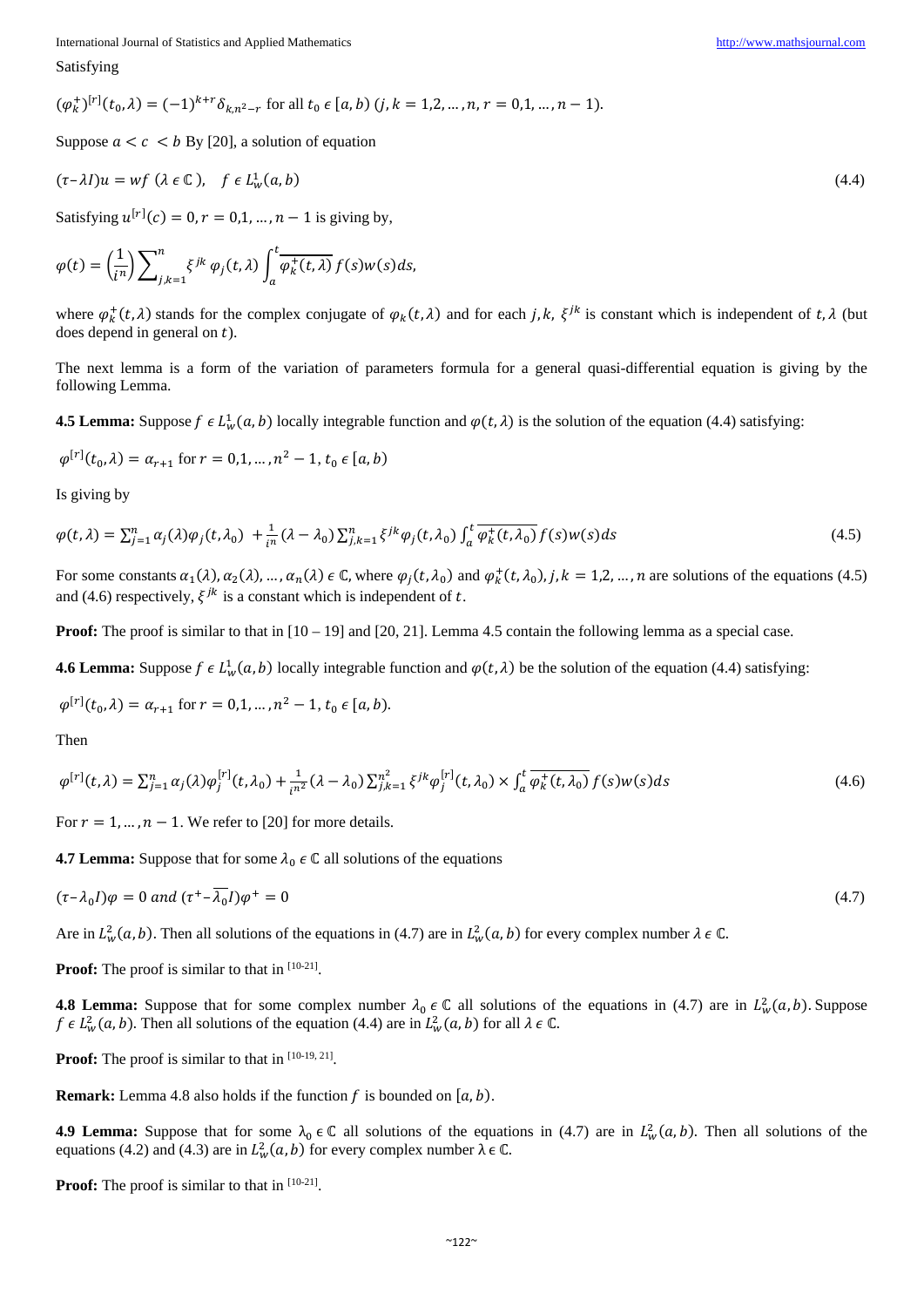**4.10 Lemma:** If all solutions of the equation  $(\tau - \lambda_0 w)u = 0$  are bounded on  $[a, b)$  and  $\varphi_k^+(t, \lambda_0) \in L^1_w(a, b)$  for some  $\lambda_0 \in \mathbb{C}$ ,  $k =$ 1, …, n. Then all solutions of the equation  $(\tau - \lambda w)u = 0$  are also bounded on  $[a, b)$  for every complex number  $\lambda \in \mathbb{C}$ .

**4.11 Lemma:** Suppose that for some complex number  $\lambda_0 \in \mathbb{C}$  all solutions of the equations in (4.7) are in  $L^2_w(a, b)$ . Suppose  $f \in L^2_w(0, b)$ , then all solutions of the equation (4.4) are in  $L^2_w(a, b)$  for all  $\lambda \in \mathbb{C}$ .

**Proof:** Let  $\{\varphi_1(t, \lambda), \varphi_2(t, \lambda), ..., \varphi_n(t, \lambda)\}$ ,  $\{\varphi_1^+(s, \lambda), \varphi_2^+(s, \lambda), ..., \varphi_n^+(s, \lambda)\}$  be two sets of linearly independent solutions of the equations (4.7). Then for any solutions  $\varphi(t, \lambda)$  of the equation  $(\tau - \lambda I)\varphi = wf(\lambda \in \mathbb{C})$  which may be written as follows  $(\tau - \lambda_0 w)\varphi = (\lambda - \lambda_0) w\varphi + wf$  and it follows from (4.5) that

$$
\varphi(t,\lambda) = \sum_{j=1}^{n} \alpha_j(\lambda)\varphi_j(t,\lambda_0) + \frac{1}{i^n} \sum_{j,k=1}^{n} \xi^{jk}\varphi_j(t,\lambda_0) \int_a^t \overline{\varphi_k^+(t,\lambda_0)} \left[ (\lambda - \lambda_0)\varphi(s,\lambda) + f(s) \right] w(s) ds, \tag{4.8}
$$

For some constants  $\alpha_1(\lambda), \alpha_2(\lambda), \dots, \alpha_n(\lambda) \in \mathbb{C}$ . Hence

$$
|\varphi(t,\lambda)| = \sum_{j=1}^{n} (|\alpha_j(\lambda)||\varphi_j(t,\lambda_0)|) + \sum_{j,k=1}^{n} |\xi^{jk}||\varphi_j(t,\lambda_0)| \int_a^t \overline{\varphi_k^+(t,\lambda_0)} \left[|\lambda - \lambda_0||\varphi(s,\lambda)| + |f(s)||w(s)ds.\right] \tag{4.9}
$$

Since  $f \in L^2_w(a, b)$  and  $\varphi^+_k(., \lambda_0) \in L^2_w(a, b)$  for some  $\lambda_0 \in \mathbb{C}$ , then  $\varphi^+_k(., \lambda_0) f \in L^1_w(a, b)$ , for some  $\lambda_0 \in \mathbb{C}$  and  $k = 1, ..., n$ . Setting

$$
C_j(\lambda) = \sum_{j,k=1}^n \left| \xi^{jk} \right| \int_a^b \left| \overline{\varphi_k^+(t,\lambda_0)} \right| |f(s)| w(s) ds, j = 1,2,\dots,n,
$$
\n
$$
(4.10)
$$

Then

$$
|\varphi(t,\lambda)| \le \sum_{j=1}^n \left( |\alpha_j(\lambda)| + C_j(\lambda) \right) |\varphi_j(t,\lambda_0)| + |\lambda - \lambda_0| \sum_{j,k=1}^n |\xi^{jk}| |\varphi_j(t,\lambda_0)| \int_a^b \left| \overline{\varphi_k^+(t,\lambda_0)} \right| |\varphi(s,\lambda)| w(s) ds. \tag{4.11}
$$

On application of the Cauchy-Schwartz inequality to the integral in (4.11), we get

$$
|\varphi(t,\lambda)| \leq \sum_{j=1}^{n} \left( |\alpha_j(\lambda)| + C_j(\lambda) \right) |\varphi_j(t,\lambda_0)| + |\lambda - \lambda_0| \sum_{j,k=1}^{n} |\xi^{jk}| |\varphi_j(t,\lambda_0)|
$$
  
 
$$
\times \left( \int_a^b \left| \overline{\varphi_k^+(t,\lambda_0)} \right|^2 w(s) ds \right)^{\frac{1}{2}} \left( \int_0^b |\varphi(s,\lambda)|^2 w(s) ds \right)^{\frac{1}{2}}.
$$
 (4.12)

From the inequality  $(u + v)^2 \leq 2(u^2 + v^2)$  it follows that

$$
|\varphi(t,\lambda)|^2 \le 4 \sum_{j=1}^n \left( |\alpha_j(\lambda)| + C_j(\lambda) \right)^2 |\varphi_j(t,\lambda_0)|^2 +
$$
  
4  $|\lambda - \lambda_0|^2 \sum_{j,k=1}^n |\xi^{jk}|^2 |\varphi_j(t,\lambda_0)|^2 \left( \int_0^b \left| \overline{\varphi_k^+(t,\lambda_0)} \right|^2 w(s) ds \right) \times \left( \int_0^b |\varphi(s,\lambda)|^2 w(s) ds \right).$  (4.13)

By hypothesis there exist positive constant  $K_0$  and  $K_1$  such that

$$
\left\|\varphi_j(t,\lambda_0)\right\|_{L^2_w(a,b)} \le K_0 \text{ and } \left\|\overline{\varphi_k^+(s,\lambda_0)}\right\|_{L^2_w(a,b)} \le K_1, j,k = 1,2,\dots,n. \tag{4.14}
$$

Hence

$$
|\varphi(t,\lambda)|^2 \le 4\sum_{j=1}^n \left( \left| \alpha_j(\lambda) \right| + C_j(\lambda) \right)^2 \left| \varphi_j(t,\lambda_0) \right|^2 + 4K_1^2 |\lambda - \lambda_0|^2 \sum_{j,k=1}^n \left| \xi^{jk} \right|^2 \left| \varphi_j(t,\lambda_0) \right|^2 \left( \int_0^b |\varphi(s,\lambda)|^2 w(s) ds \right). \tag{4.15}
$$

Integrating the inequality in  $(4.15)$  between a and t, we obtain

$$
\int_{a}^{t} |\varphi(s,\lambda)|^{2} w(s) ds \le K_{2} + (4|\lambda - \lambda_{0}|^{2} \sum_{j,k=1}^{n} |\xi^{jk}|^{2}) \int_{a}^{t} |\varphi_{j}(s,\lambda_{0})|^{2} (\int_{a}^{s} |\varphi(x,\lambda)|^{2} w(x) dx) w(s) ds, \tag{4.16}
$$

#### **Where**

$$
K_2 = 4K_0^2 \sum_{j=1}^n \left( \left| \alpha_j(\lambda) \right| + C_j(\lambda) \right)^2.
$$
 (4.17)

Now, on using Gronwall s inequality (Lemma 4.1), it follows that

$$
\int_{a}^{t} |\varphi(s,\lambda)|^{2} w(s) ds \le K_{2} exp\left(4K_{1}^{2}|\lambda-\lambda_{0}|^{2} \sum_{j,k=1}^{n} |\xi^{jk}|^{2} \int_{a}^{t} |\varphi_{j}(t,\lambda_{0})|^{2} w(s) ds\right).
$$
\n(4.18)

Since,  $\varphi_j(t, \lambda_0) \in L^2_w(a, b)$  for some  $\lambda_0 \in \mathbb{C}$  and for  $j = 1, ..., n$ , then  $\varphi(t, \lambda) \in L^2_w(a, b)$ .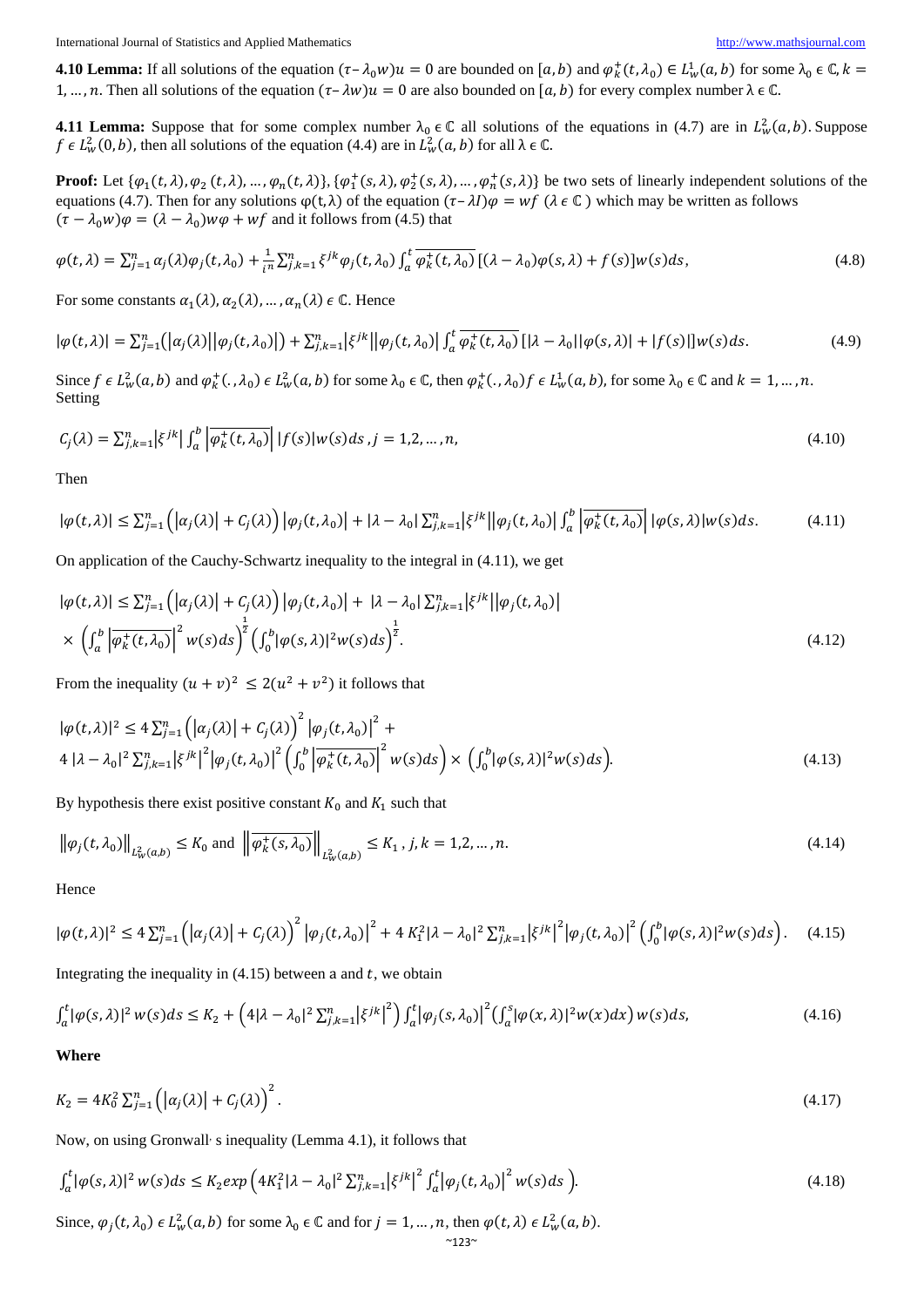**4.12 Lemma:** Let  $f \in L^2_w(a, b)$ . Suppose for some  $\lambda_0 \in \mathbb{C}$  that: (*i*) All solutions of  $(\tau^+ - \lambda_0 I) \varphi^+ = 0$  are in  $L^2_w(a, b)$ . (*ii*)  $\varphi_j(t, \lambda_0)$ ,  $j = 1, ..., n$  are bounded on [a, b). Then  $\varphi^{[r]}(t, \lambda) \in L^2_w(a, b)$  for any solution  $\varphi(t, \lambda)$  of the equation  $(\tau - \lambda I)\varphi = wf$  for all  $\lambda \in \mathbb{C}$ .

**Proof:** The proof is similar to that in [6, Theorem 4.2].

**4.13 Lemma:** Let  $f \in L^2_w(a, b)$ . Suppose for some  $\lambda_0 \in \mathbb{C}$  that: (*i*) All solutions of  $(\tau^+ - \lambda_0 I) \varphi^+ = 0$  are in  $L^2_w(a, b)$ . (*ii*)  $\varphi_j^{[r]}(t, \lambda_0), j = 1, ..., n$  are bounded on [a, b) for some  $r = 0, 1, ..., n - 1$ . Then  $\varphi^{[r]}(t, \lambda) \in L^2_w(a, b)$  for any solution  $\varphi(t, \lambda)$  of the equation  $(\tau - \lambda I)\varphi = wf$  for all  $\lambda \in \mathbb{C}$ .

#### **5. The Spectra of Differential Operators**

In this subsection we deal with the various components of the spectra of quasi-differential operators  $T_0(\tau)$  and  $T_0(\tau^+)$ . We see from (3.14) and Lemma 3.1 that  $T_0(\tau) \subset T(\tau) = [T_0(\tau^+)]^*$  and hence  $T_0(\tau)$  and  $T_0(\tau^+)$  form an adjoint pair of closed, closed-densely operators in  $L^2_w(a, b)$ .

In the case of one singular end-point, the resolvent of all well-posed extensions of the minimal operator  $T_0(\tau)$  has been investigating in the maximal case (see [16]), i.e., when

 $def[T_0(\tau) - \lambda I] = def[T_0(\tau^+) - \overline{\lambda}I] = n$  for all  $\lambda \in \Pi[T_0(\tau), T_0(\tau^+)]$ .

These resolvents are integral operators, in fact they are Hilbert-Schmidt integral operators by considering that the function  $f$  be in  $L^2_w(a, b)$ , i.e., is quadratically integrable over the interval [a, b).

**5.1 Theorem:** Suppose for an operator  $T_0(\tau)$  with one singular end-point that,

$$
def[T_0(\tau) - \lambda I] = def[T_0(\tau^+) - \overline{\lambda}I] = n \text{ for all } \lambda \in \Pi[T_0(\tau), T_0(\tau^+)],
$$

and let S be an arbitrary closed operator which is a well-posed extension of the minimal operator  $T_0(\tau)$  and  $\lambda \in \rho(S)$ , then the resolvents  $R_{\lambda}$  and  $R_{\overline{\lambda}}^{*}$  of S and S<sup>\*</sup> respectively are Hilbert-Schmidt integral operators whose kernels  $K(t, s, \lambda)$  and  $K^{+}(s, t, \lambda)$  are continuous functions on  $[a, b) \times [a, b)$  and satisfy:

$$
K(t,s,\lambda) = \overline{K^+(s,t,\lambda)} \text{ and } \int_a^b \int_a^b |K(t,s,\lambda)|^2 w(s)w(t)dsdt < \infty,
$$
\n(5.1)

#### **Where**

 $R_{\lambda}f(t) = \int_a^b K(t, s, \lambda)f(s)w(s)ds$  and  $R_{\lambda}^* g(t) = \int_a^b K^+(s, t, \overline{\lambda}) g(t)w(t)dt$ , for  $f, g \in L_w^2(a, b)$ , for all  $t \in [a, b)$ .

**Proof:** The proof is similar to that in [14] and [16 -18], and therefore omitted

**Remark:** It follows immediately from Theorem 5.1 that, if for an operator  $T_0(\tau)$  with one singular end-point that  $def[T_0(\tau) \lambda I$ ] =  $def[T_0(\tau^+) - \overline{\lambda}I$ ] = n for all  $\lambda \in \Pi[T_0(\tau), T_0(\tau^+)]$  and S is well-posed with respect to  $T_0(\tau)$  and  $(T_0\tau^+)$  with  $\lambda \in \rho(S)$ then  $R_{\lambda} = (S - \lambda I)^{-1}$  is a Hilbert-Schmidt integral operator. Thus it is a completely continuous operator, and consequently its spectrum is discrete and consists of isolated eigenvalues having finite algebraic (so geometric) multiplicity with zero as the only possible point of accumulation. Hence, the spectra of all well-posed operators S are discrete, i.e.

$$
\sigma_{ek}(S) = \emptyset, \text{ for } k = 1, 2, 3, 4, 5. \tag{5.2}
$$

We refer to [3, Theorem IX.3.1], [8], [11, 12] and [16] for more details.

**Remark:** An example of a closed operator which is a well-posed with respect to a compatible adjoint pair is given by the Visik extension [18, Theorem 1] (see [2, Theorem III.3.3] and [12]). Note that if S is well-posed, then  $T_0(\tau)$  and  $T_0(\tau^+)$  are compatible adjoint pair and S is regularly solvable with respect to  $T_0(\tau)$  and  $T_0(\tau^+)$ .

**5.2 Lemma:** The point spectra  $\sigma_p[T_0(\tau)]$  and  $\sigma_p[T_0(\tau^+)]$  of the operators  $T_0(\tau)$  and  $T_0(\tau^+)$  are empty.

**Proof:** Let  $\lambda \in \sigma_n[T_0(\tau)]$ . Then there exists a nonzero element  $\varphi \in D[T_0(\tau)]$ , such that  $[T_0(\tau) - \lambda I] \varphi = 0$ . In particular, this gives  $(\tau - \lambda w)\varphi = 0$ ,  $\varphi^{[r]}(a) = \varphi^{[r]}(b) = 0$ ,  $r = 0,1,2,...,n-1$ . From Theorem 4.3, it follows that  $\varphi \equiv 0$  and hence  $\sigma_p[T_0(\tau)] = \emptyset$ . Similarly  $\sigma_p[T_0(\tau^+)] = \emptyset$ .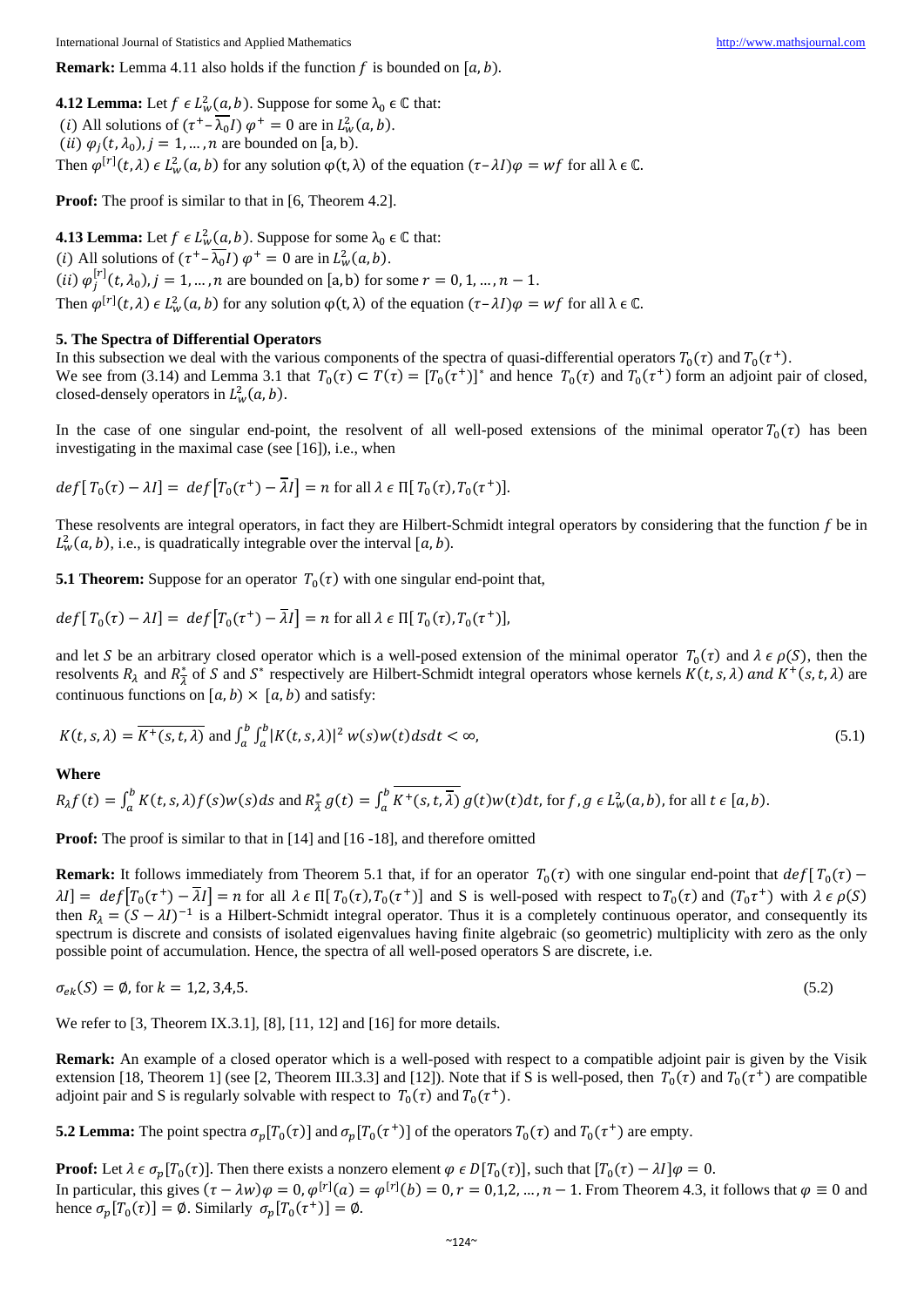**5.3 Theorem**   $(i) \rho[T_0(\tau)] = \emptyset$ ,

(ii)  $\sigma_p[T_0(\tau)] = \sigma_c[T_0(\tau)] = \emptyset$ ,  $(iii) \sigma[T_0(\tau)] = \sigma_r[T_0(\tau)] = \mathbb{C}.$ 

## **Proof**

(i) Since  $R[T_0(\tau) - \lambda I]$  is a proper closed subspace of  $L^2_w(a, b)$ , then the resolvent set  $\rho[T_0(\tau)]$  is empty. (ii) Since  $R[T_0(\tau) - \lambda I]$  is closed, then the continuous spectrum of  $T_0(\tau)$  is empty set, i.e.,  $\sigma_c[T_0(\tau)] = \emptyset$ . (*iii*) From (*i*) and (*ii*) and Lemma 5.2, it follows that  $\sigma[T_0(\tau)] = \sigma_r[T_0(\tau)] = \mathbb{C}$ .

# **5.4 Corollary**

(i)  $\sigma_c[T(\tau)] = \sigma_r[T(\tau)] = \emptyset$ , (*ii*)  $\sigma[T(\tau)] = \sigma_p[T(\tau)] = \mathbb{C}$  and  $\rho[T(\tau)] = \emptyset$ .

**Proof:** From Theorem 4.3 and since  $(\tau) = [T_0(\tau^+)]^*$ , it follows that  $R[T(\tau) - \lambda I]$  is closed for every  $\lambda \in \mathbb{C}$ , see [3, Theorem 1.3.7]. Also, we have  $null[T(\tau) - \lambda I] = def[T_0(\tau^+) - \overline{\lambda}I] = n$ , and  $def[T(\tau) - \lambda I] = null[T_0(\tau^+) - \overline{\lambda}I] = n$ . (i) Since  $R[T(\tau) - \lambda I]$  is closed and  $def[T(\tau) - \lambda I] = 0$ , then  $R[T(\tau) - \lambda I] = H$  and this yields that  $\sigma_c[T(\tau)] = \sigma_r[T(\tau)] = \emptyset$ . (ii) Since  $null[T(\tau) - \lambda I] = n$  for every  $\lambda \in \mathbb{C}$ , then we have  $\sigma_p[T(\tau)] = \mathbb{C}$ . It also follows that  $\sigma[T(\tau)] = \mathbb{C}$  and hence  $\rho[T(\tau)] = \emptyset.$ 

**5.5 Lemma:** (cf. [3, Lemma IX.9.1]. If  $I = [a, b]$ , with  $-\infty < a < b < \infty$  then for any  $\lambda \in \mathbb{C}$ , the operator  $T_0(\tau)$  has closed range, zero nullity and deficiency. Hence,

$$
\sigma_{ek}[[T_0(\tau)]] = \begin{cases} \emptyset \ (k=1,2,3) \\ \mathbb{C} \ (k=4,5) \end{cases} \tag{5.3}
$$

**Proof:** The proof is similar to that in [3] and [18, Lemma 4.9].

**5.6 Corollary:** Let 
$$
\lambda \in \Pi[T_0(\tau), T_0(\tau^+)]
$$
 with

$$
def[T_0(\tau) - \lambda I] = def[T_0(\tau^+) - \overline{\lambda}I] = n. \tag{5.4}
$$

Then,

$$
\sigma_{ek}(S) = \emptyset, \text{ for } k = 1, 2, 3,
$$
\n
$$
(5.5)
$$

For all regularly solvable extensions S with respect to the compatible adjoint pair  $T_0(\tau)$  and  $T_0(\tau^+)$ .

### **Proof:** Since

$$
def[T_0(\tau) - \lambda I] = def[T_0(\tau^+) - \overline{\lambda}I] = n \text{ for all } \lambda \in \Pi[T_0(\tau), T_0(\tau^+)].
$$

Then we have from [2, Theorem III.3.5] that,

 $dim{D(S)/D[T_o(\tau)]} = def[T_o(\tau) - \lambda I] = n,$  $dim\{D(S^*)/D[T_0(\tau^+)]\} = def[T_0(\tau^+) - \overline{\lambda}I] = n.$ 

Thus S is an *n* - dimensional extension of  $T_0(\tau)$  and so by [2, Corollary IX.4.2],

$$
\sigma_{ek}(S) = \sigma_{ek}[T_0(\tau)], (k = 1, 2, 3). \tag{5.6}
$$

From Lemma 5.5 and Corollary 5.6, we get,

$$
\sigma_{ek}[T_0(\tau)] = \emptyset, (k = 1, 2, 3). \tag{5.7}
$$

Hence, by  $(5.6)$  and  $(5.7)$  we have that,

$$
\sigma_{ek}(S)=\emptyset, (k=1,2,3).
$$

**Remark:** If S is well-posed (say the Visik extension, see  $[5, 6]$ ) we get from (5.2) and (5.6) that

$$
\sigma_{ek}[T_0(\tau)] = \emptyset, (k = 1, 2, 3).
$$

On applying (5.4) again to any regularly solvable extensions S under consideration, hence (5. 3).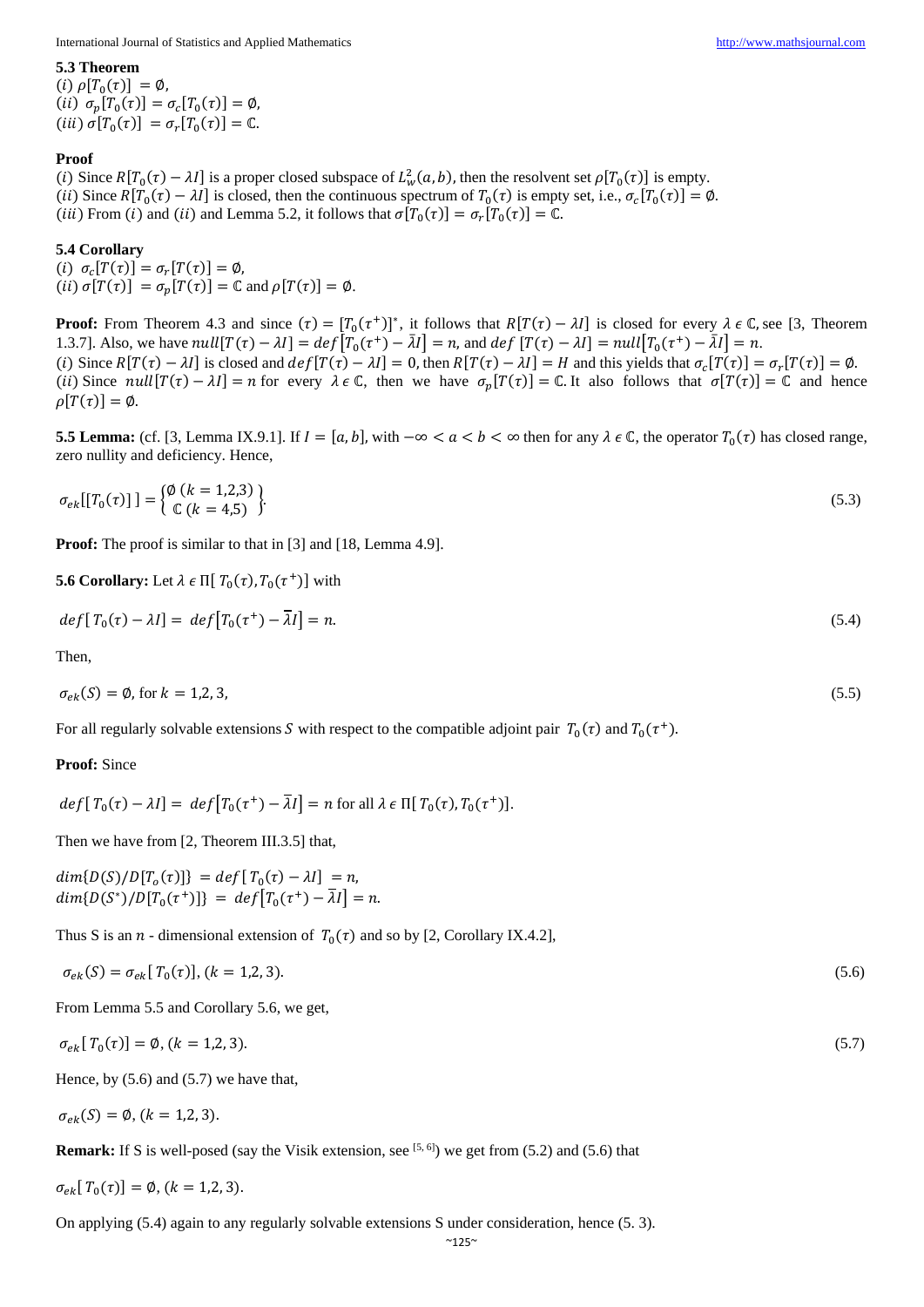**5.7 Corollary:** If for some  $\lambda_0 \in \mathbb{C}$ , there are *n* linearly independent solutions of the equations

 $(\tau - \lambda_0 w)u = 0$  and  $(\tau^+ - \overline{\lambda_0} w)v = 0$ ,  $\lambda_0 \in \Pi[T_0(\tau), T_0(\tau^+)]$  (5.8) in  $L^2_w(a, b)$ , and hence,

 $\Pi[T_0(\tau), T_0(\tau^+)] = \mathbb{C}$  and  $\sigma_{ek}[T_0(\tau), T_0(\tau^+)] = \emptyset$ ,  $k = 1,2,3$ ,

Where  $\sigma_{ek}[\,T_0(\tau), T_0(\tau^+)]$  is the joint essential spectra of  $T_0(\tau), T_0(\tau^+)$  defined as the joint field of regularity  $\Pi[T_0(\tau), T_0(\tau^+)]$ .

**Proof:** Since all solutions of the equations in (5.8) are in  $L^2_w(a, b)$  for some  $\lambda_0 \in \mathbb{C}$  in then,

$$
def[T_0(\tau) - \lambda I] = def[T_0(\tau^+) - \overline{\lambda}I] = n \text{ for some } \lambda_0 \in \Pi[T_0(\tau), T_0(\tau^+)].
$$

From Lemma 4.13, we have that  $T_0(\tau)$  has no eigenvalues and so  $[T_0(\tau) - \lambda_0 I]^{-1}$  exists and its domain  $R[T_0(\tau) - \lambda_0 I]$  is a closed subspace of  $L^2_w(a, b)$ . Hence, since  $T_0(\tau)$  is a closed operator, then  $[T_0(\tau) - \lambda_0 I]^{-1}$  is bounded and hence  $\Pi[T_0(\tau)] = \mathbb{C}$ . Similarly  $\Pi[T_0(\tau^+)] = \mathbb{C}$ . Therefore  $\Pi[T_0(\tau), T_0(\tau^+)] = \mathbb{C}$  and hence,

 $def[T_0(\tau) - \lambda I] = def[T_0(\tau^+) - \overline{\lambda}I] = n$  for all  $\lambda \in \Pi[T_0(\tau), T_0(\tau^+)]$ . From Corollary 5.6 we have for any regularly solvable extension S of  $T_0(\tau)$  that  $\sigma_{ek}(S) = \emptyset$ ,  $k = 1,2,3$  and by (5.7) we get  $\sigma_{ek}[T_0(\tau)] = \emptyset$ ,  $k = 1,2,3$ . Similarly  $\sigma_{ek}[T_0(\tau^+)] = \emptyset$ ,  $k = 1,2,3$ . Hence,

$$
\sigma_{ek}[T_0(\tau), T_0(\tau^+)] = \emptyset, k = 1, 2, 3.
$$

**Remark:** If there are *n* linearly independent solutions of the equations (5.8) in  $L^2_w(a, b)$  for some  $\lambda_0 \in \mathbb{C}$  then the complex plane can be divided into two disjoint sets:

$$
\mathbb{C} = \Pi[T_0(\tau), T_0(\tau^+)] \cup \sigma_{ek}[T_0(\tau), T_0(\tau^+)], k = 1, 2, 3.
$$

We refer to  $[3, 9, 13, 14, 16, 18]$  for more details.

#### **6. References**

- 1. Akhiezer NI, Glazman IM. Theory of linear operators in Hilbert Space, Frederich Unger Publishing Co., New York. 1963, 2.
- 2. Bao Q, Jiong Sun X, Hao, Zettl A. Characterization of self-adjoint domains for regular even order C-symmetric differential operators, Electronic J of Qualitative Theory of differential Equations. 2019;62:1-17.
- 3. Edmunds DE, Evans WD. Spectral Theory and Differential Operators. Oxford University Press. 1987.
- 4. El-Gebeily MA, Regan DO, Agarwal R. Characterization of self-adjoint ordinary differential operators, Mathematical and Computer Modelling. 2011;(54):659-672.
- 5. Evans WD. Regularly solvable extensions of non-self-adjoint ordinary differential operators, Proceedings of the Royal Society of Edinburgh. 1990;114A:99-117.
- 6. Evans WD, Sobhy EI. Boundary conditions for general ordinary differential operators, Proceedings of the Royal Society of Edinburgh. 1984;97A:79-95.
- 7. Everitt WN, Race D. Some remarks on linear ordinary quasi-differential expressions. Journal of London Mathematical Society. 1987;54(3):300-320.
- 8. Hao X, Jiong Sun, Zettl A. Square-integrable solutions and the spectrum of differential operators, J Math. Anal. Appl. 2011;376:696-712.
- 9. Hao X, Jiong Sun, Zettl A. The spectrum of differential operators and square-integrable solutions, Journal of Functional Analysis. 2012;262:1630-1644.
- 10. Hao X, Zhang M, Jiong Sun, Zettl A. Characterization of domains of self-adjoint ordinary differential operators of any order even or odd, Electronic J of Qualitative Theory of differential Equations. 2017;61:1-19.
- 11. Krall AN, Zettl A. Singular self-adjoint Sturm-Liouville problems. Journal of differential and integral equations. 1998;1(4):423-432.
- 12. Naimark MN. Linear differential operators, New York, Ungar. Part I (1967), Part II (1968).
- 13. Race D. On the location of the essential spectra and regularity fields of complex Sturm-Liouville operators, Proceedings of the Royal Society of Edinburgh. 1980;85A:1-14.
- 14. Race D. On the essential spectra of linear 2n-th order differential operators with complex coefficients. Proceedings of the Royal Society of Edinburgh. 1982;92A:5-75.
- 15. Sobhy EI. Singular non-self-adjoint differential operators, Proceedings of the Roya Society of Edinburgh. 1994;124A:825- 841.
- 16. Sobhy EI. The spectra of well-posed operators. Proceedings of the Royal Society of Edinburgh. 1995;125A:1331-1348.
- 17. Sobhy EI. Non-self-adjoint quasi-differential operators with discrete Spectra. Rocky Mountain Journal of Mathematics. 1995;25(3):1053-1348.
- 18. Sobhy EI. On the essential spectra of general differential operators. Italian Journal of Pure and Applied Mathematics. 2001;9:45-67.
- 19. Sobhy EI. On classifications for solutions of integro quasi-differential equations, International J. of Applied Mathematics & Statistical Sciences. 2019;8(5):1-14.